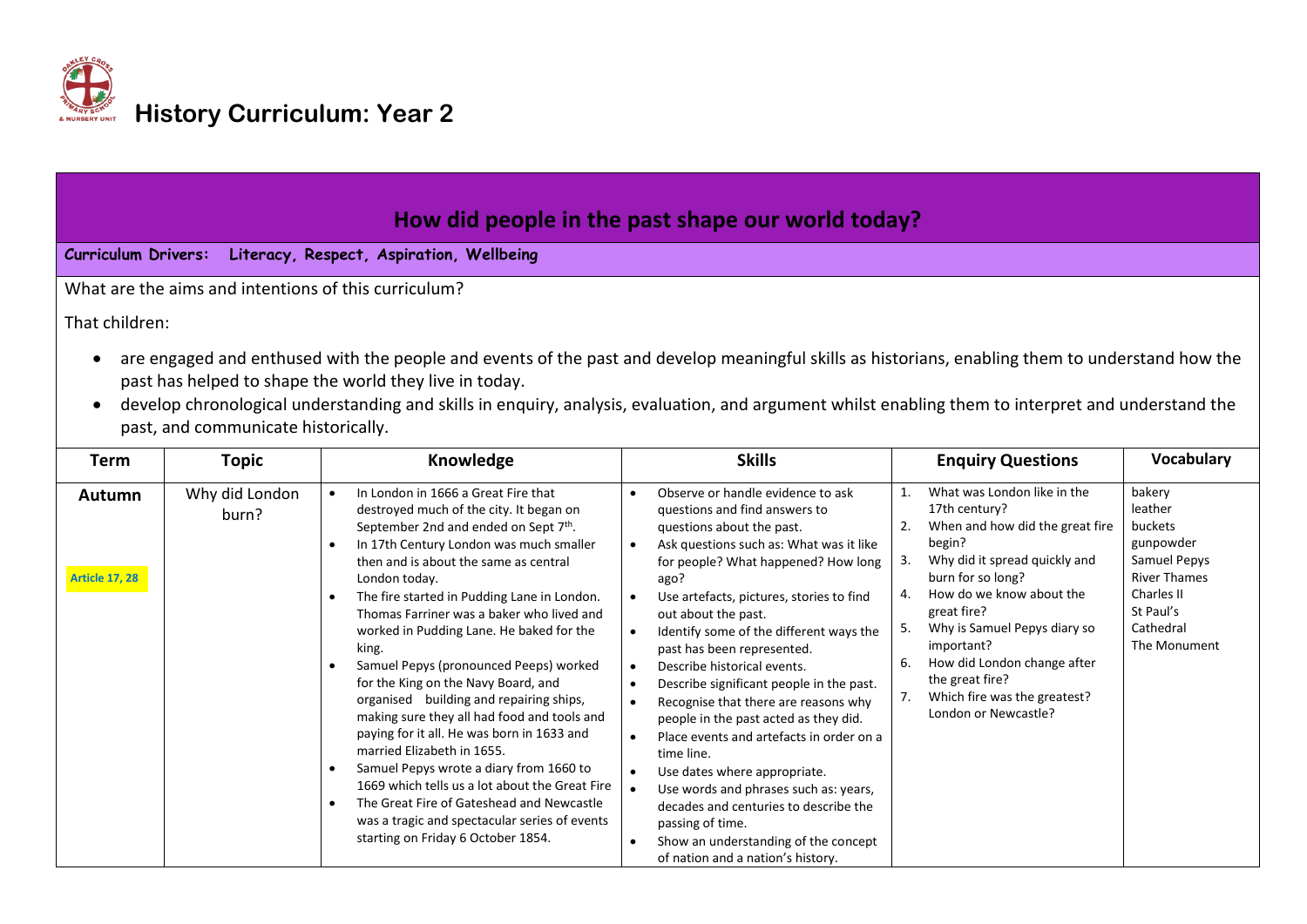| <b>Spring</b><br><b>Article 17, 28</b> | Who explored the<br>world?    | $\bullet$<br>$\bullet$<br>$\bullet$<br>$\bullet$<br>$\bullet$<br>$\bullet$ | Captain James Cook is one of Europe's most<br>famous explorers. He was a British explorer<br>and captain in the British Royal Navy.<br>Captain Cook was excellent at map making.<br>Cook made three voyages to the Pacific<br>Ocean and created the first accurate map of<br>the Pacific Ocean.<br>His ship was called the Endeavour.<br>His second voyage in 1772 was to search for<br>the large continent of Australia. During his<br>third voyage he as killed on a Hawaiian<br>island.<br>Captain Robert Scott was an explorer and<br>officer in the British Royal Navy.<br>Captain Scott lead two expeditions to the<br>Antarctic. He reached the South Pole in<br>January 1911. Captain Scott died on 29th<br>March 1912 from the extreme cold on the<br>return journey.<br>After his death Captain Scott became a<br>national hero.  | $\bullet$<br>$\bullet$<br>$\bullet$<br>$\bullet$<br>$\bullet$<br>٠<br>$\bullet$         | Observe or handle evidence to ask<br>questions and find answers to<br>questions about the past.<br>Ask questions such as: What was it like<br>for people? What happened? How long<br>ago?<br>Use artefacts, pictures, stories, online<br>sources and databases to find out<br>about the past.<br>Describe historical events.<br>Describe significant people from the<br>past.<br>Recognise that there are reasons why<br>people in the past acted as they did.<br>Place events and artefacts in order on a<br>time line.<br>Use dates where appropriate.<br>Show an understanding of the concept<br>of nation and a nation's history.                                                                                                                                                                         | 1.<br>2.<br>3.<br>4.<br>5.<br>6.<br>7. | Why did people in the past want<br>to explore the world?<br>Where and how did Captain<br>Cook explore?<br>Where and how did Robert Scott<br>explore?<br>What dangers did the explorers<br>face?<br>How do we know about Captain<br>Cook and Robert Scott?<br>Why are they significant?<br>Who was the most significant<br>explorer and why?                                          | significant<br>famous<br>expedition<br>navigator<br>voyage<br>journey<br>route<br>Endeavour<br>aboriginals<br>provisions<br>Antarctica |
|----------------------------------------|-------------------------------|----------------------------------------------------------------------------|---------------------------------------------------------------------------------------------------------------------------------------------------------------------------------------------------------------------------------------------------------------------------------------------------------------------------------------------------------------------------------------------------------------------------------------------------------------------------------------------------------------------------------------------------------------------------------------------------------------------------------------------------------------------------------------------------------------------------------------------------------------------------------------------------------------------------------------------|-----------------------------------------------------------------------------------------|---------------------------------------------------------------------------------------------------------------------------------------------------------------------------------------------------------------------------------------------------------------------------------------------------------------------------------------------------------------------------------------------------------------------------------------------------------------------------------------------------------------------------------------------------------------------------------------------------------------------------------------------------------------------------------------------------------------------------------------------------------------------------------------------------------------|----------------------------------------|--------------------------------------------------------------------------------------------------------------------------------------------------------------------------------------------------------------------------------------------------------------------------------------------------------------------------------------------------------------------------------------|----------------------------------------------------------------------------------------------------------------------------------------|
| <b>Summer</b><br><b>Article 17, 28</b> | How have<br>holidays changed? | $\bullet$<br>$\bullet$<br>$\bullet$<br>$\bullet$<br>$\bullet$              | Seaside holidays first began in Britain during<br>the 1700s. At this time, it was only rich<br>people who went to the seaside.<br>The invention of the railways meant that<br>more people could go to the seaside. People<br>used to travel to the seaside by steam train.<br>The trains were always full and the stations<br>very crowded.<br>People changed into their bathing costumes<br>inside bathing machines. A horse would then<br>pull it towards the sea and they would lower<br>themselves in to it without being seen<br>People used to stay in hotels by the beach.<br>People used to pay to have a donkey ride<br>along the beach. They could watch a music<br>show or 'Punch and Judy' on the beach.<br>People used to walk along the promenade at<br>the seaside. They could watch a show, hear<br>a band or sit and rest. | $\bullet$<br>$\bullet$<br>$\bullet$<br>$\bullet$<br>$\bullet$<br>$\bullet$<br>$\bullet$ | Ask and Investigating and interpreting<br>the past<br>Observe or handle evidence to ask<br>questions and find answers to<br>questions about the past.<br>Ask questions such as: What was it like<br>for people? What happened? How long<br>ago?<br>Use artefacts, pictures, stories, online<br>sources and databases to find out<br>about the past.<br>Identify some of the different ways the<br>past has been represented.<br>Describe historical events.<br>Describe significant people from the<br>past.<br>Recognise that there are reasons why<br>people in the past acted as they did.<br>Place events and artefacts in order on a<br>time line.<br>Label time lines with words or phrases<br>such as: past, present, older and<br>newer.<br>Recount changes that have occurred in<br>their own lives. | 1.<br>2.<br>3.<br>4.<br>5.<br>6.<br>7. | Where did people go on holiday<br>100 years ago?<br>How do we know what holidays<br>were like 100 years ago?<br>Why were British seaside<br>holidays so popular 100 years<br>ago?<br>What was the seaside like in<br>Victorian times?<br>How did people travel there?<br>Did people wear the same<br>things we do at the beach?<br>How do they compare to seaside<br>holidays today? | resort<br>railway<br>sea bathing<br>bathing machine<br>pier<br>promenade<br>Scarborough<br>bathing costume<br>Punch and Judy           |